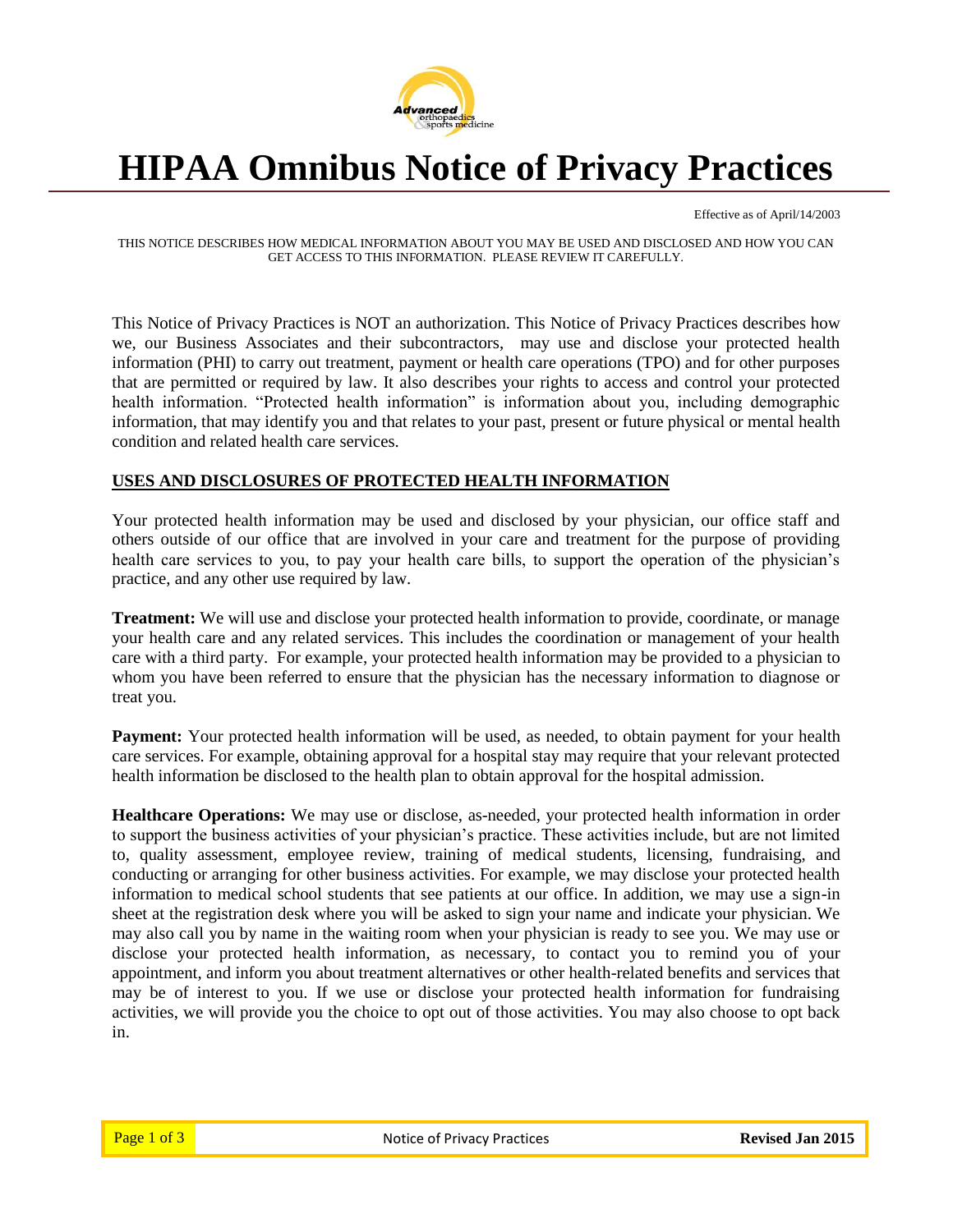

# **HIPAA Omnibus Notice of Privacy Practices**

We may use or disclose your protected health information in the following situations without your authorization. These situations include: as required by law, public health issues as required by law, communicable diseases, health oversight, abuse or neglect, food and drug administration requirements, legal proceedings, law enforcement, coroners, funeral directors, organ donation, research, criminal activity, military activity and national security, workers' compensation, inmates, and other required uses and disclosures. Under the law, we must make disclosures to you upon your request. Under the law, we must also disclose your protected health information when required by the Secretary of the Department of Health and Human Services to investigate or determine our compliance with the requirements under Section 164.500.

#### **USES AND DISCLOSURES THAT REQUIRE YOUR AUTHORIZATION**

**Other Permitted and Required Uses and Disclosures** will be made **only with your consent**, **authorization** or opportunity to object unless required by law. Without your authorization, we are expressly prohibited to use or disclose your protected health information for marketing purposes. We may not sell your protected health information without your authorization. We may not use or disclose most psychotherapy notes contained in your protected health information. We will not use or disclose any of your protected health information that contains genetic information that will be used for underwriting purposes.

**You may revoke the authorization**, at any time, in writing, except to the extent that your physician or the physician's practice has taken an action in reliance on the use or disclosure indicated in the authorization.

### **YOUR RIGHTS**

The following are statements of your rights with respect to your protected health information.

**You have the right to inspect and copy your protected health information (fees may apply) –** Pursuant to your written request**,** you have the right to inspect or copy your protected health information whether in paper or electronic format. Under federal law, however, you may not inspect or copy the following records: Psychotherapy notes, information compiled in reasonable anticipation of, or used in, a civil, criminal, or administrative action or proceeding, protected health information restricted by law, information that is related to medical research in which you have agreed to participate, information whose disclosure may result in harm or injury to you or to another person, or information that was obtained under a promise of confidentiality.

**You have the right to request a restriction of your protected health information –** This means you may ask us not to use or disclose any part of your protected health information for the purposes of treatment, payment or healthcare operations. You may also request that any part of your protected health information not be disclosed to family members or friends who may be involved in your care or for notification purposes as described in this Notice of Privacy Practices. Your request must state the specific restriction requested and to whom you want the restriction to apply. Your physician is not required to agree to your requested restriction except if you request that the physician not disclose protected health information to your health plan with respect to healthcare for which you have paid in full out of pocket.